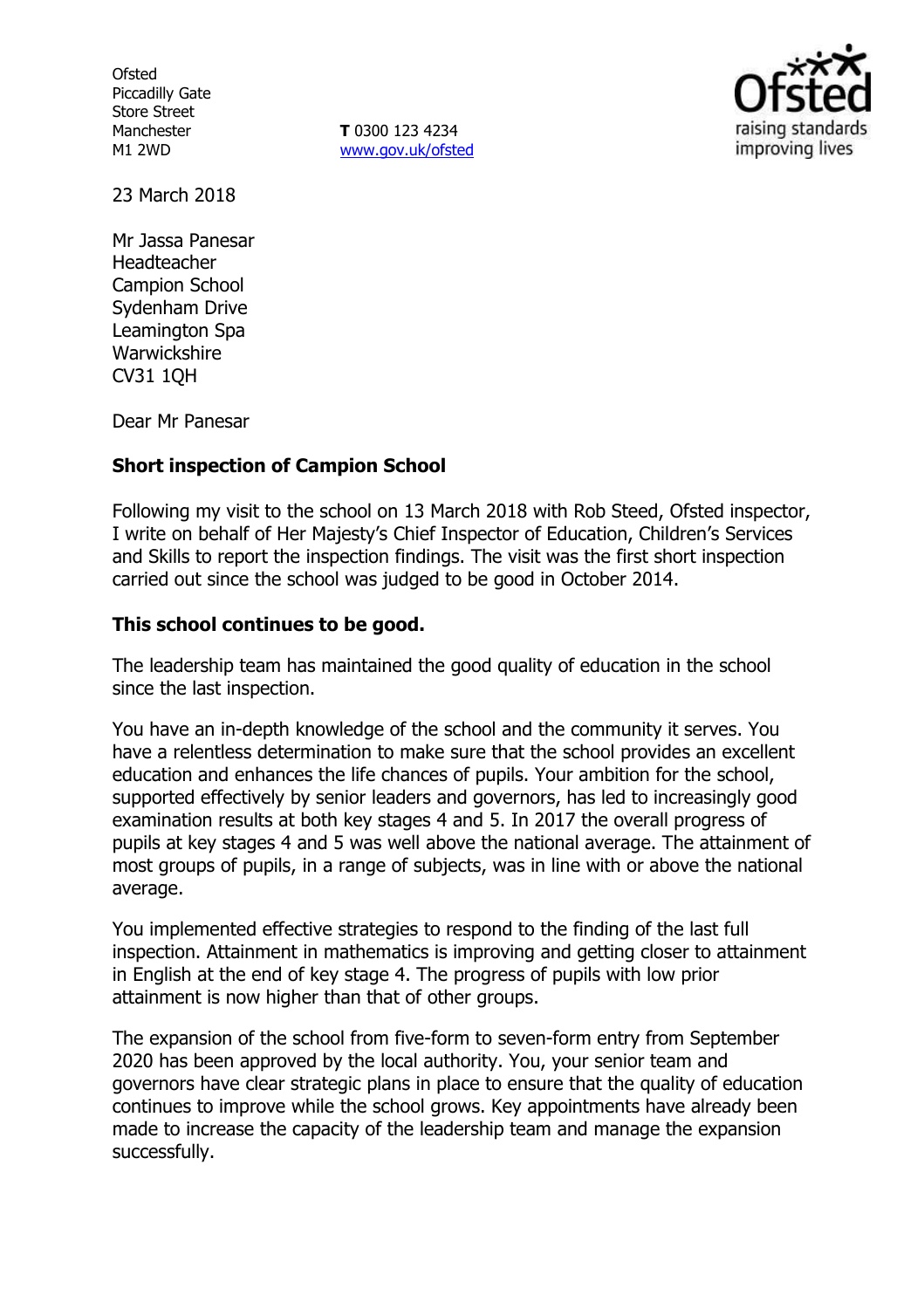

The school serves a diverse community in a less-affluent part of town. An increasing number of pupils who join the school speak English as an additional language, many of whom are recent arrivals to Britain. These pupils are well supported to improve their language skills and make good progress. Notable features of the school are its inclusive ethos and its focus on raising aspirations. Very effective careers advice and a wide range of enrichment activities contribute greatly to pupils' positive attitudes to learning and enjoyment of school. Sixth-form learners are actively involved in the life of the school and contribute to making it a cohesive community. They act as sports coaches and subject mentors to younger pupils. A group of sixth-form learners run an Amnesty International group, which involves pupils of all ages.

The vast majority of parents and carers have a positive opinion of the school. Their comments highlight the ways in which the school boosts their children's confidence and supports their progress.

You are aware of what needs to be done to build upon current successes and improve the school further. This includes an increased focus on the progress of pupils with high prior attainment, and embedding the culture of positive behaviour you are developing through your recent initiatives.

# **Safeguarding is effective.**

There are strong safeguarding practices and a culture of care and support for pupils in the school. You ensure that effective systems are in place to identify and support pupils who are vulnerable. These systems include support for pupils who are educated at alternative provisions. You, senior leaders and governors ensure that all safeguarding arrangements are fit for purpose. There are six members of staff who have specific responsibility for safeguarding. You work closely with external agencies to ensure that pupils who need support, and their families, receive appropriate help, so that issues can be resolved as swiftly and effectively as possible.

Pupils are clearly aware of what they have to do to keep safe in a range of situations in and outside school. They said that they feel safe at school and they have confidence in the willingness and ability of staff to help them should they have problems.

### **Inspection findings**

■ Your focus on raising aspirations and achieving academic excellence, supported effectively by senior and middle leaders and the vast majority of staff, is having an increasingly positive impact on outcomes for pupils. The effective strategies that allowed pupils, especially those with low starting points, to make strong progress by the end of key stage 4 in 2017 are being embedded, so that the successes of last year can be sustained.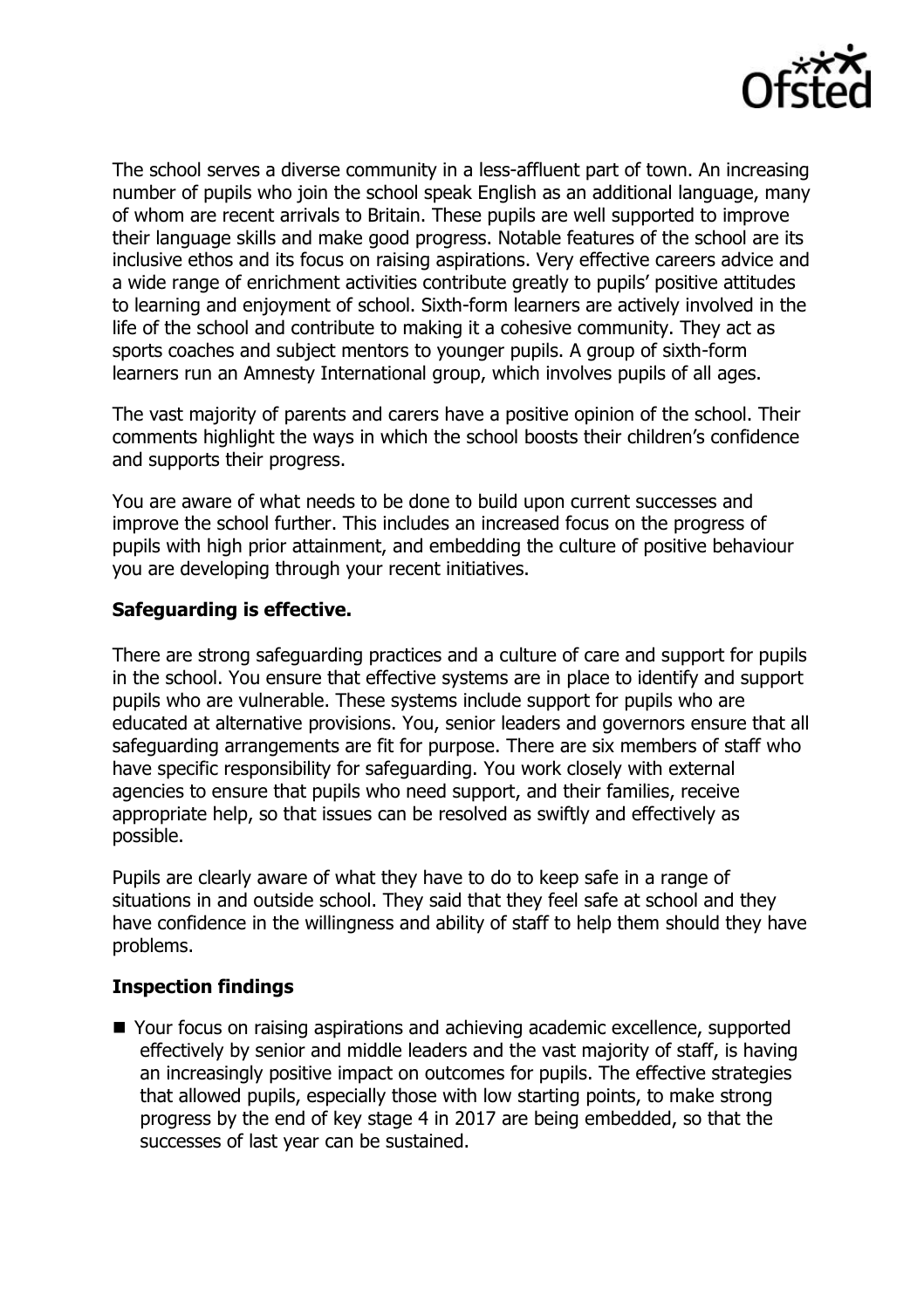

- You and the senior leadership team have put in place effective training programmes for staff. You make the most of the strong links the school has with other successful schools and initial teacher training providers to give staff access to a wide range of professional development opportunities. As a result, highly effective teaching is increasingly the norm across the curriculum.
- You are developing the curriculum further to continue to improve outcomes for pupils, especially for those with high prior attainment, whose progress was less rapid than that of other groups in 2017.
- **Pupils who join the school in year 7 are assessed in mathematics and English,** and their key stage 2 scores are also taken into account, to ensure that they are provided with the most appropriate combination and balance of subjects. As a result, teachers are able to adapt learning activities more accurately to match the abilities of pupils.
- In 2017, a small minority of pupils, and only a few disadvantaged pupils, were entered for the subjects that could have allowed them to achieve the English baccalaureate. This year, to ensure that more pupils for whom it is appropriate are entered for this qualification, the vast majority of pupils in Year 10 are studying a modern foreign language and larger numbers are studying a humanities subject.
- The sixth form is small, but expanding. Learners receive effective information about study programmes and careers guidance to help them choose combinations of subjects, either academic or vocational, that match their aspirations and abilities. As a result, the progress of learners is good and improving, and almost all move on to higher education, training or employment.
- Since your appointment, you have made the improvement of behaviour a key priority. You introduced a zero-tolerance approach to eradicate bad behaviour. This approach resulted in a rise in the number of fixed-term and permanent exclusions over the last two years. However, there are now effective systems in place within the school to support the few pupils who still find it difficult to adjust to the school's behaviour code. As a result, the number of exclusions has been greatly reduced this year and the conduct of pupils in lessons and around the school is overwhelmingly positive.
- Attendance overall is improving because the school has effective policies and practices in place to check pupils' attendance records and to take swift actions as soon as issues are identified. When attendance becomes a cause for concern and is having a negative effect on a pupil's progress or well-being, you and your colleagues work well with external agencies to support the pupils concerned and their families.

### **Next steps for the school**

Leaders and those responsible for governance should ensure that:

**E** behaviour continues to be good and improves further by embedding the successful strategies recently implemented